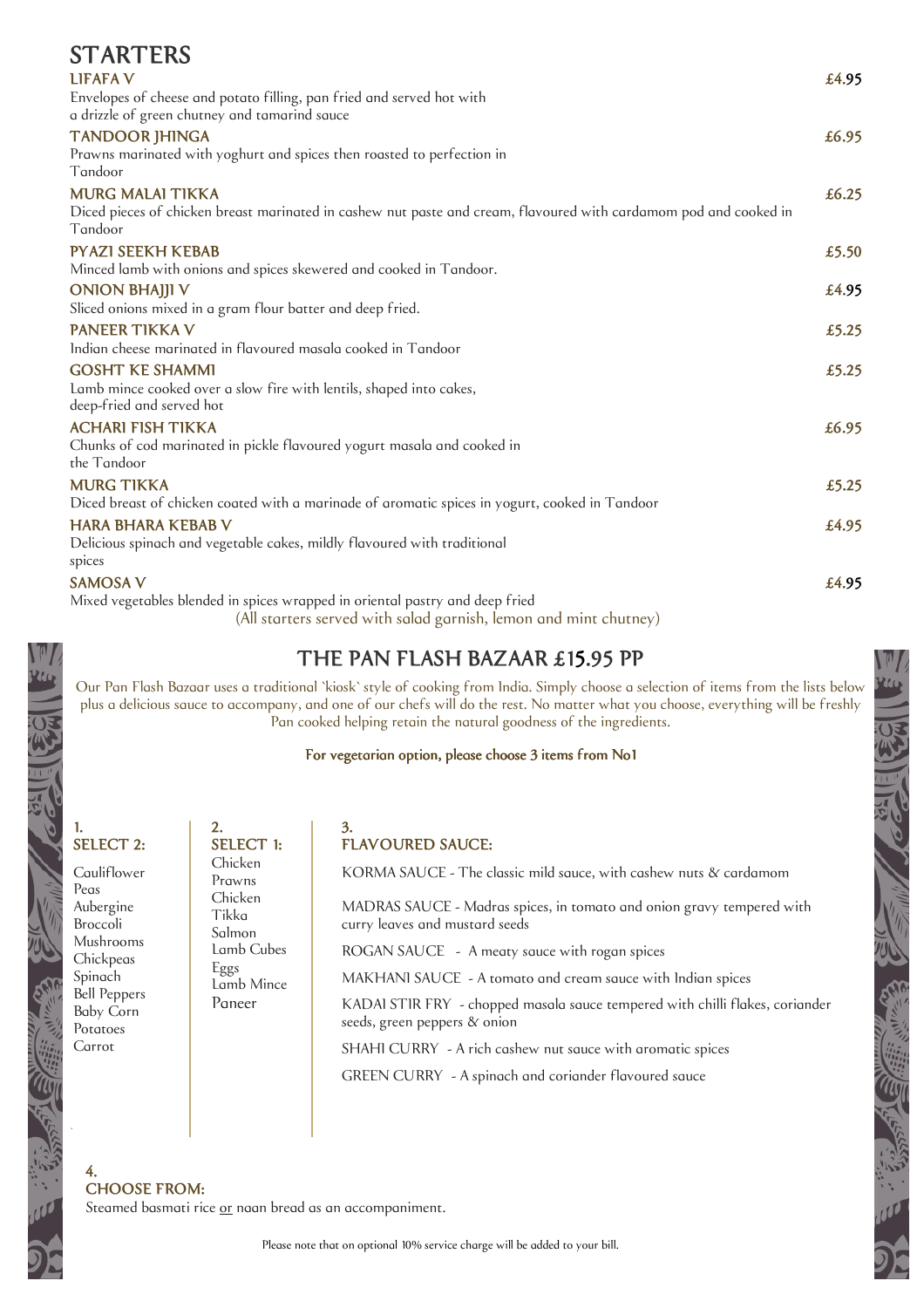## MAINS

| <b>SAAG ALOO V</b><br>Potato cubes cooked with spinach and Indian spices                                                                                                                         | £8.50  |
|--------------------------------------------------------------------------------------------------------------------------------------------------------------------------------------------------|--------|
| <b>TANDOORI CHICKEN</b><br>Half chicken marinated with yoghurt and Indian spices and cooked in a clay oven                                                                                       | £10.25 |
| <b>ALOO GOBI V</b><br>Potato cubes and cauliflower florets tempered with cumin seeds and cooked in a spicy tomato gravy                                                                          | £8.50  |
| MUSHROOM MUTTER KADHAI MASALA V<br>Stir fried mushrooms and peas mildly spiced and cooked with green peppers & onions then tempered with chilli flakes and<br>whole corionder seeds              | £8.50  |
| <b>BHUNA PANEER MAKHANI V</b><br>Paneer tikka cooked in a creamy tomato based sauce and finished with cream & butter                                                                             | £8.50  |
| PALAK AUBERGINE BHAJI V<br>Fresh spinach cooked with aubergines, Indian spices and finished with cream and butter                                                                                | £8.50  |
| TAWA JHINGA MASALA<br>Prawns stir-fried in a mildly spiced masala with chilli flakes and onions                                                                                                  | £11.25 |
| <b>MURG TIKKA MAKHANI</b><br>Chicken tikka simmered in a traditional tomato makhani sauce and scented with kasoori methi(dried fenugreek leaves)                                                 | £9.25  |
| <b>SAAG MURG</b><br>Pieces of tender chicken breast cooked in the Tandoor and finished in spinach, butter and cream                                                                              | £9.25  |
| <b>MURG JALFREZI</b><br>Sliced chicken breast cooked with onions and juliennes of peppers in a mild tomato sauce                                                                                 | £9.25  |
| <b>METHI GOSHT</b><br>Tender pieces of lamb simmered to perfection with freshly chopped fenugreek leaves in an onion and tomato sauce                                                            | £9.50  |
| <b>GOSHT LABABDAR</b><br>Juicy, succulent lamb chunks cooked to perfection with fresh home-ground spices in a mildly spiced cream sauce                                                          | £9.50  |
| <b>MURG KALI MIRCH</b><br>Pieces of tender chicken breast cooked in a rich cashew nut sauce with black crushed pepper, cream and butter                                                          | £9.25  |
| <b>NAWABI FISH CURRY</b><br>Fried chunks of cod cooked in a rich tomato and onion gravy with Indian spices                                                                                       | £9.50  |
| <b>JHINGA MADRAS CURRY</b><br>Prawns cooked in Madras style masala tempered with curry leaves and mustard seeds                                                                                  | £11.25 |
| <b>LAMB BHUNA</b><br>Tender pieces of lamb cooked with chopped masala and hint of tomato sauce with traditional spices                                                                           | £9.50  |
| <b>CHICKEN KORMA</b><br>Diced breast of chicken cooked in onion and cashew nut gravy flavoured with cardamom pods                                                                                | £9.25  |
| <b>LAMB KEEMA BOTI MASALA</b><br>Lamb mince and lamb pieces cooked with chopped masala and a touch of tomato gravy with Indian spices                                                            | £9.50  |
| <b>BINDI MASALA</b><br>Cooked in onion, tomato with homemade Indian spices                                                                                                                       | £8.95  |
| <b>THALI</b>                                                                                                                                                                                     |        |
| <b>NON VEGETARIAN THALI</b><br>Assorted specialities like chicken, lamb, Prawns and Fish<br>Served with dal, Chicken Curry or lamb curry, naan bread or plain rice                               | £17.25 |
| <b>VEGETARIAN THALI</b><br>Assorted starters like Samosa, Onion Bhajis, Panner Tikka and Hara Bhara Kebab served with dal, Vegetable Curry <u>or</u><br>Panner Makhani, naan Bread or plain rice | £15.25 |